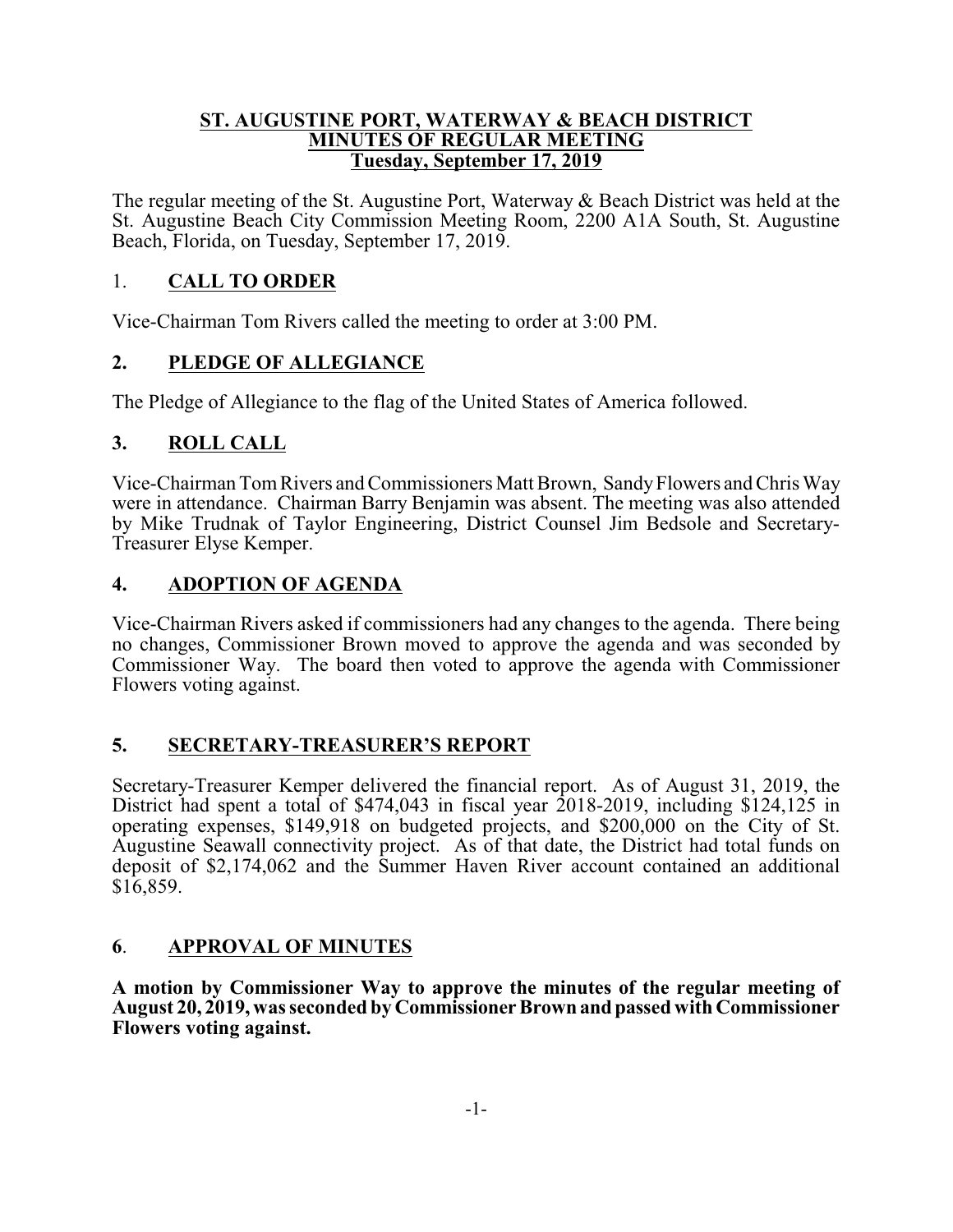# **7. ENGINEERING REPORT**

Mike Trudnak delivered the engineering report on behalf of Taylor Engineering. He said the contractor chosen to install additional sea oats on the Summer Haven berm will be placing the plants within a few days. He said no final response has come yet from FEMA regarding the District's appeal for the expenses of emergency repairs after Hurricane Irma.

## **8. GOVERNMENT REPRESENTATIVE COMMENTS**

Neil Shinkre, Director of Public Works for St. Johns County, and Carl Blow, St. Johns County's representative to FIND, explained the county is now mobilized to begin emergency repairs to the recurring breach of Old A1A at Summer Haven which opened again during the recent passing of Hurricane Dorian. He said the county would prefer using the sand which has been washed into the Summer Haven River for this repair and that the county needs immediate authorization from the board to work under the District's existing FDEP permit for the restoration of the river. They explained the project will use sand from the river and that none will be trucked in for this repair. Mr. Blow added that FIND is beginning a project in the ICW which will supply another 350 thousand cubic yards of sand for the entire length of the beach, including the breach area. Commissioner Flowers complained that public comment should be allowed prior to voting.

### **A motion by Vice-Chairman Rivers to approve the request was seconded by Commissioner Way and passed unanimously.**

Mr. Shrinkre thanked the board for its prompt approval of his request and immediately departed the meeting to inform county administrators.

Jim Piggott, Director of General Services for the City of St. Augustine, said a derelict vessel near the 312 Bridge will cost \$29,000 to remove, and that 75% of the cost is provided by the Florida Fish and Wildlife Conservation Commission. He asked the board to agree to provide matching funds for the remaining 25%, or a total of \$7,250.

#### **A motion by Commissioner Flowers to approve the expense was seconded by Commissioner Way and passed unanimously.**

Teddy Meyer, St. Johns County Parks and Recreation, said permitting for the planned improvements at the Doug Crane Boat Ramp will probably require at least another thirty (30) days and that work will begin after the permit is issued.

Sgt. Josh Underwood, St. Johns County Sheriff's Office Marine Unit, reported that last month his agency spent 131 man-hours on the water, responded to 86 calls for assistance, performed 31 marine inspections, wrote 5 warnings and 4 citations, and removed 2 sections of floating concrete dock from the bay. He added that two buoys were off station in the inlet and that the Coast Guard will re-set them within thirty days. On questioning by commissioners, Sgt. Underwood said his request in a prior meeting for the District to underwrite a city mooring ball for securing crew-less vessels was not for intoxicated boaters but for any vessel without an operator. Mr. Piggott said the balls are rented to boaters who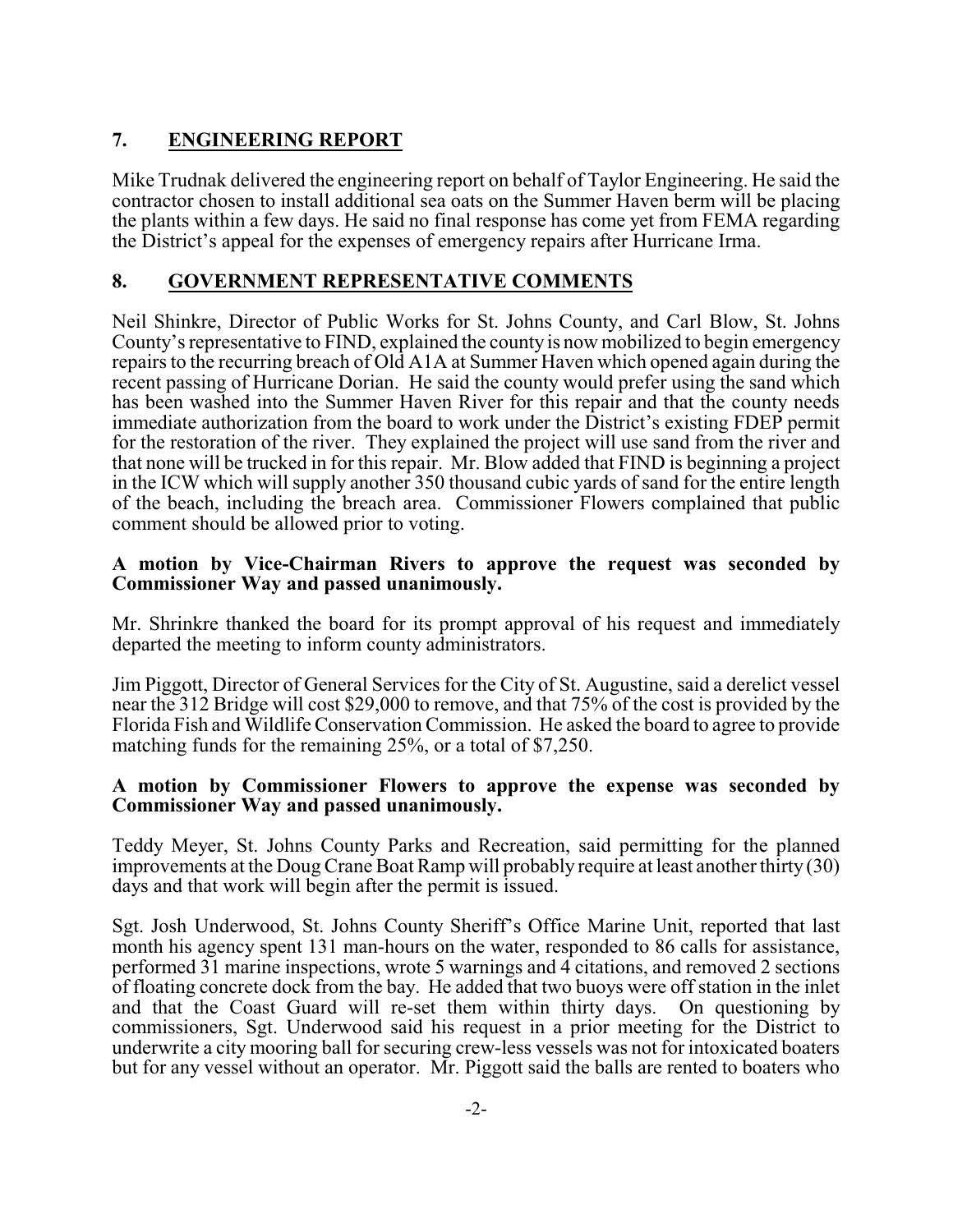are insured and cannot be used to secure vessels without insurance and that a method for payment of rent must be assured before mooring. Otherwise, the city will be liable for any damages and will be without insurance. Also, the city would have no way to remove such a vessel should it be abandoned. Commissioner Flowers moved to have the District fund a mooring ball. Vice-Chairman Rivers said the motion was out of order because it was not on the agenda. There was no second to the motion.

A discussion then ensued regarding the St. Johns County Sheriff's Office marine overtime line-item of \$20,000 per year. Commissioners questioned Sgt. Underwood and decided to leave the budget item at \$20,000.

**A motion by Commissioner Way to leave the budget line-item of \$20,000 for the St. Johns County Sheriff's Office marine unit overtime at the same amount in next year's budget was seconded by Vice-Chairman Rivers and passed unanimously.**

## **9. NEW BUSINESS**

## **A. Regatta of Lights Request - Dan Florian**

Dan Floryan appeared on behalf of the St. Augustine Yacht Club and requested \$7,000 for the annual Regatta of Lights. He said the money would be for advertising and promotion. The Board asked Mr. Florian to come back next month with a written request.

### **10. OLD BUSINESS - NONE**

## **11. PUBLIC COMMENT**

Ed Slavin Tom Reynolds

## **12. COMMENTS BY COMMISSIONERS**

Commissioner Flowers commented generally that she was uncomfortable with what she perceives as a lack of oversight in the handling of District funds, including the practice of allowing the board chair spending authority up to six thousand dollars for emergency repair projects.

### **13. NEXT MEETING:**

Vice-Chairman Rivers announced the next regular meeting of the board will be held at 3:00 PM on Tuesday, October 15, 2019, in the St. Augustine Beach City Commission Room.

## **14. ADJOURN**

### **Commissioner Brown moved to adjourn and Commissioner Way seconded the motion.**